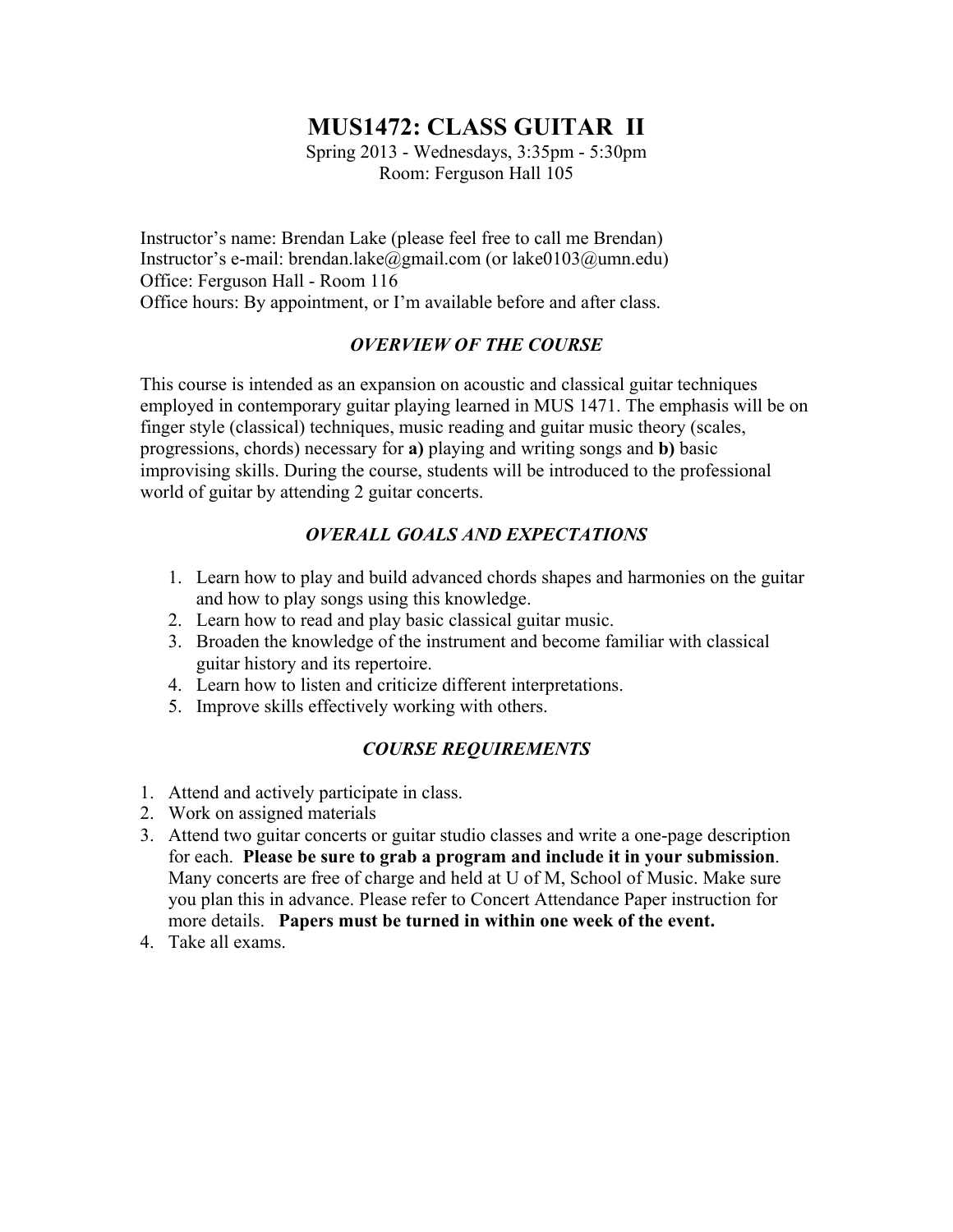#### *GRADING*

| 10 pointsTwo guitar concert review papers (5 points each) |
|-----------------------------------------------------------|
| 10 pointsTwo assignments (5 points each)                  |
| 40 pointsClass attendance and participation               |
|                                                           |

**Policy on absences**: You're allowed to miss three classes, excused or unexcused, so please plan accordingly. When you attend, you're expected to bring your guitar, participate in group exercises, and practice during the week when exercises and pieces are assigned. Each day will be worth 4 percent of your grade (10 required classes  $x = 4$ 40 points).

If there are extenuating circumstances where you would need to miss more than three classes, please contact me. To request a grade of 'incomplete', please refer to the university policies and procedures.

#### *TESTS*

You will have a mid-term exam (written and playing test) and final exam (written and playing test). Pieces for the playing tests will be posted on my website (www.brendanlakemusic.com). You may also choose a non-assigned piece with the instructor's approval.

Exam dates:

Midterm written exam: March 6 Midterm performance exam: March 13 Final written exam: May 1st Final performance exam: May 8th (the last scheduled day of class) OR on the scheduled final exam time. You'll get to choose which day.

#### *ASSIGNMENTS*

There will be two assignments due. The first will be a transcription assignment. I'll provide you with a couple mp3s (to be posted on my website). The first recording will consist of a melody that you'll transcribe in both tab and standard notation. The second recording will be a sequence of chords which you'll need to figure out.

The second assignment will be a standard homework sheet covering many of the topics from the semester. It's primarily to make sure you understand the important principles before you're tested on them for the final.

#### *TEXTBOOK*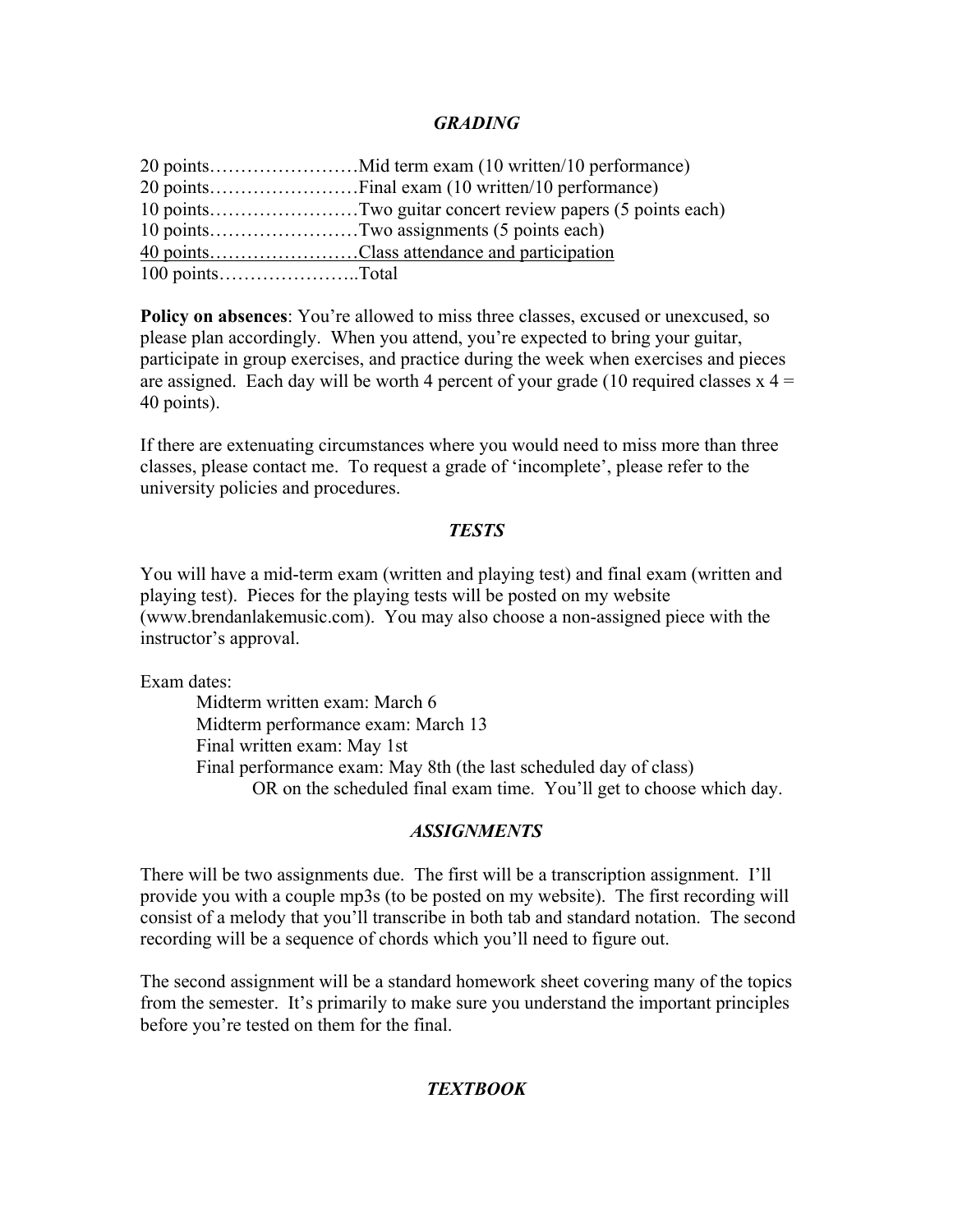#### Required: Solo Guitar Playing 1 by Frederick Noad, Fourth edition

Recommended: Scott Tennant's Pumping Nylon (available with or without tablature) Aaron Shearer's Scale Patterns Studies (Supplement 3: Classic Guitar Technique)

### *OTHER CLASS POLICIES*

Please bring an acoustic guitar (nylon string preferably, but steel string is ok) to class every day, unless otherwise instructed. Electric guitars are strongly discouraged, as there is little room for an amplifier. If this is an issue, please contact me.

All lecture files, handouts, and website links will be posted on my website www.brendanlakemusic.com (under the heading "For Students"/"MUS1472"). I will also be emailing you with important notices and reminders, so please check your UMN email regularly.

#### **Weekly schedule: (subject to change based on class progress and interests)**

## **1st week – 1/23**

- Introduction to class
- Lecture on guitar equipment Part 1
- Pretest & Student lecture requests

### **2nd week - 1/30**

- Ways of reading guitar music
- Exercises
- Review basic chords
- Strumming patterns
- Two octave major scale Pattern #3
- Tuning methods, pros and cons

### $3<sup>rd</sup>$  week – 2/6

- Reading notes Noad: Lessons 3 & 4
- Giuliani's right hand exercises
- Harmonics: natural and artificial
- Movable chords
- "5" chords, aka power chords
- Bar chords
- Lecture on guitar equipment Part 2

## **4th week – 2/13**

- Noad: Lessons 5 & 6
- Two octave minor scale Pattern #2
- Shifting from Pattern #2 to Pattern #3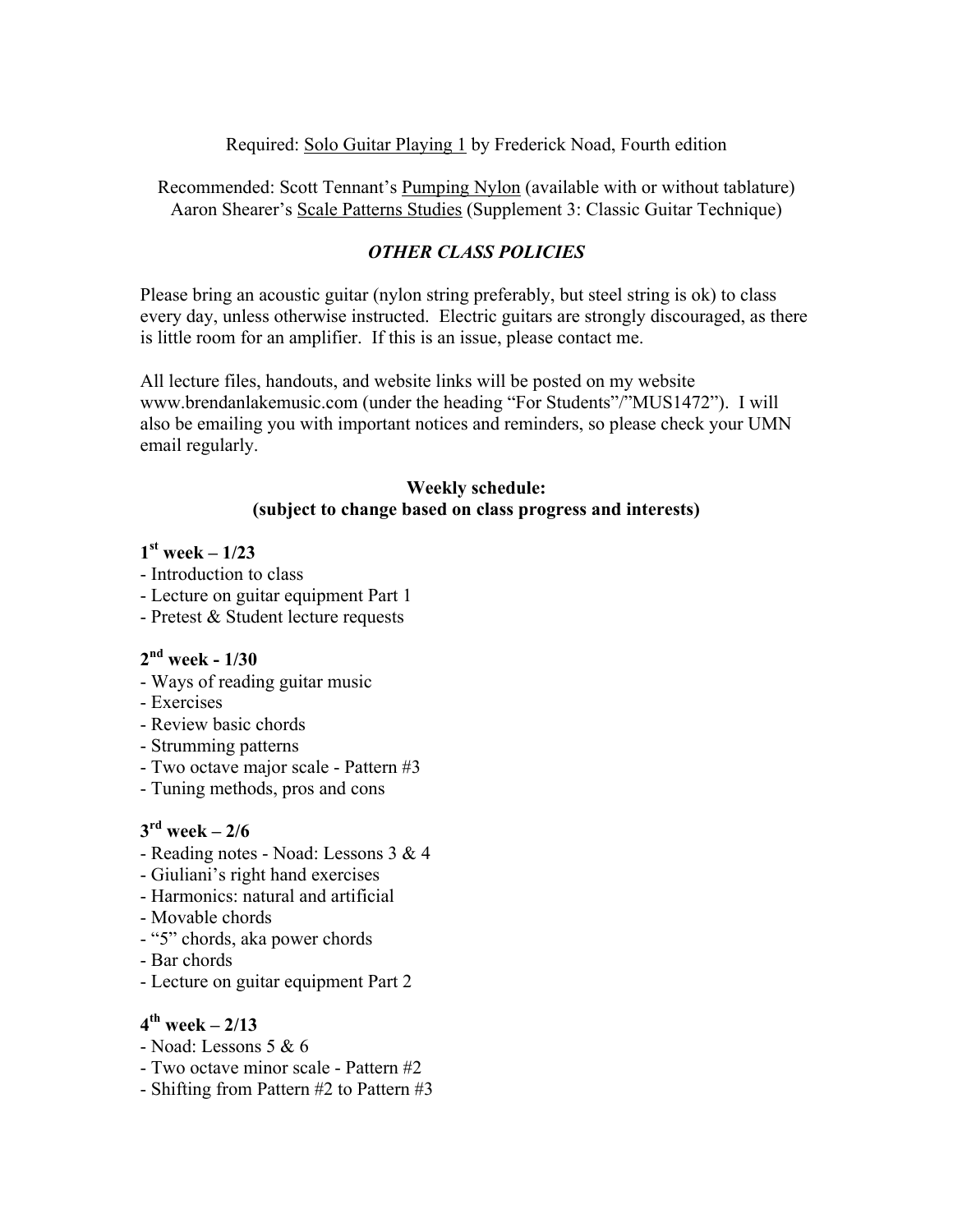- Ear training Intervals m2, M2
- Chord theory: Major and minor scales harmonized
- Chord progressions
- Tips on transcribing melodies and chords

# **5th week – 2/20 - Due: ASSIGNMENT 1: Transcriptions**

- Noad: Lessons 7 & 8
- Symmetrical chords
- Fully-diminished 7 chords
- Augmented chords
- Musicality
- How to practice
- Ear training Intervals m3, M3

### **6th week – 2/27**

- Noad: Lesson 9
- Scale pattern #1 "Phrygian pattern"
- Half-diminished chords
- Ear training Intervals P4, P5
- Spelling chords
- Review midterm pieces

#### **7th week – 3/6**

- Performance anxiety
- Scale pattern #4 "Dorian pattern"
- Sign up for midterm performance times
- Last minute questions for midterm written exam
- Review of midterm piece
- Comparing interpretations of pieces

**MIDTERM WRITTEN EXAM** for the second half of the class

## **8th week – 3/13 MIDTERM PERFORMANCE EXAM** (only show up for your appointed time)

#### **9th week – 3/27**

- Noad: Lesson 10
- Rasgueados
- Basic jazz chords
- Spelling jazz chords

## $10^{th}$  week  $-4/3$

- Noad: Lesson 11
- Scale patterns review
- Scale pattern #1 ("Phrygian pattern")
- Twelve bar blues & blues scale
- Improvisation